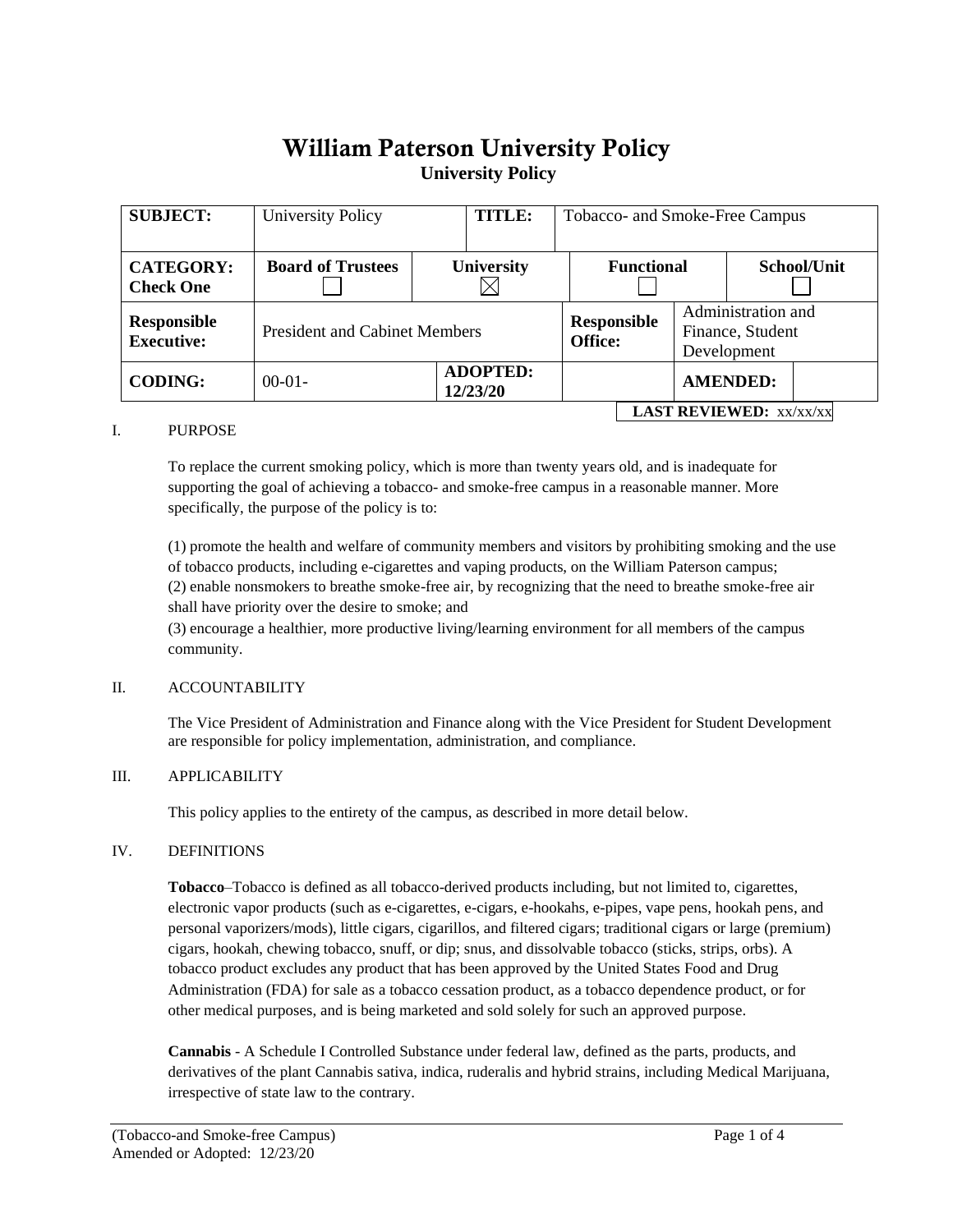**Smoking**–means inhaling, exhaling, burning, or carrying any lighted or heated cigar, cigarette, pipe, or cannabis product. "Smoking" also includes the use of an electronic smoking device that creates an aerosol or vapor, in any manner or in any form.

**Tobacco-Free** is a comprehensive term that means that no form of tobacco is allowed.

**Smoke-Free** eliminates the use of smoke-producing tobacco and other combustible products (i.e. dried leaves, cannabis).

**Secondhand smoke**–smoke from someone else's cigarette, cigar, pipe, electronic smoking device, or cannabis product that one breathes.

**University community**–include its faculty, staff, students, contractors, volunteers, patients, customers, and any and all other visitors.

**Property**–for purposes of this policy includes buildings and structures, grounds, wooded areas, parking structures, enclosed bridges and walkways, sidewalks, and parking lots.

# V. BACKGROUND

Support for smoke- and tobacco-free policies on school campuses has skyrocketed in recent years, with many institutions adopting comprehensive tobacco-free policies that include the use of e-cigarettes. These policies have the potential to be high-impact interventions, and are proven to decrease tobacco-use prevalence in students, reduce secondhand smoke exposure, change social norms around tobacco use, and increase favorable attitudes towards tobacco regulation among students. As of September 2020, in New Jersey there were 19 smoke-free campuses, of which 10 were fully tobacco-free (8 community colleges, and 2 four-year universities).

In their Position Statement on Tobacco on College and University Campuses (November, 2011), The American College Health Association encourages colleges and universities to achieve a 100% indoor and outdoor campus-wide tobacco-free environment. The American Lung Association and the American Heart Association both recommend that all colleges and universities completely prohibit tobacco use, specifically outdoors to reduce the social acceptability of tobacco use and encourage quitting. Additionally, local and federal governing bodies are supportive of such policies. New Jersey has recently increased the legal age for tobacco purchase to 21, and prohibited tobacco use at public parks and beaches.

The University is approaching the process through a cultural change over a twelve-month period that allows for the personal, health, and environmental changes to evolve into a tobacco-and smoke-free campus environment.

# VI. POLICY

#### A. Requirements:

Effective January 1, 2022, the use of all tobacco products is prohibited on all property that is owned, operated, leased, occupied, or controlled by the William Paterson University. Littering campus with remains of tobacco or smoking-related products is prohibited. The advertisement,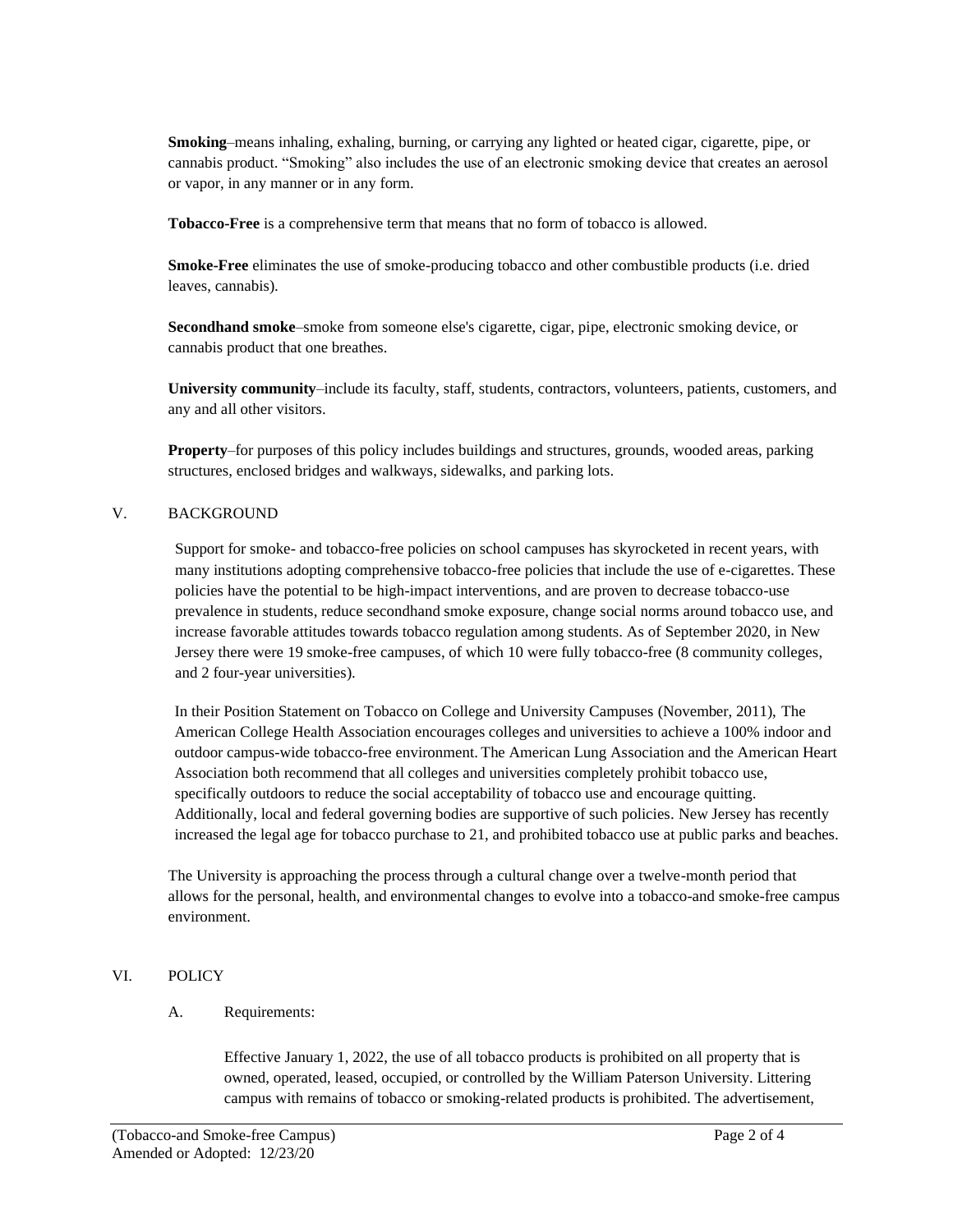distribution and sampling of tobacco products or tobacco merchandise are prohibited on the WPUNJ campus. Campus organizations are prohibited from accepting money or gifts from tobacco companies.

This regulation applies to all members of the University community, including contractors, vendors, and visitors while on university property. All those attending public events, such as conferences, meetings, public lectures, social events, cultural events, and sporting events using University facilities shall be required to abide by this policy.

Consuming, including by smoking, vaping, or aerosolizing, any cannabis item available for lawful consumption is prohibited in any area of any building, on the grounds and wooded areas of, or in any facility owned, leased, or controlled by the William Paterson University, regardless of whether the area or facility is an indoor place or is outdoors.

## *Exceptions to Policy*

Tobacco and cannabis use may be permitted for research purposes, in a controlled laboratory setting, or for traditional ceremonial activities of recognized cultural and/or religious groups upon review and written preapproval as specified by campus procedures.

## *Transitional Period*

We recognize that this will be a difficult transition for many tobacco users. This policy is being announced in January 2021, one year prior to its full implementation, in order to give smokers time to adapt to its restrictions and to facilitate a smooth transition to a tobacco-free environment. From January 1, 2021 to December 31, 2021, The University will establish 14 Designated Smoking Zones where individuals may smoke tobacco products and e-cigarettes (the use of marijuana, or any other illegal substances is prohibited). Designated smoking areas will be located at least 25 feet from all entries, outdoor air intakes and operable windows. Smokers/tobacco users must stay within 10 feet of the ashtrays provided at these zones until they have completely finished smoking. A map of the 14 designated smoking areas accompanies this policy. On-and off-site smoking cessation programs shall be made available to assist and encourage individuals who wish to quit smoking. These resources will be provided and advertised to the university community in a variety of ways.

#### B. Responsibilities:

All University community members share the responsibility for adhering to and enforcing this policy. Individuals noticing violations of the policy should strive to be respectful to tobacco users when communicating the policy.

# C. Enforcement:

An educational approach will be used to enforce this policy. This means mechanisms of education, peer support and encouragement, and only when necessary, supervisory oversight. There shall be no reprisal against anyone seeking assistance in enforcing this policy.

Campus community members, if they feel comfortable, may verbally remind violators of the Campus tobacco-free policy. Any individual found violating the Tobacco-Free Policy shall receive a verbal reminder from other community members, including supervisors, administrators,